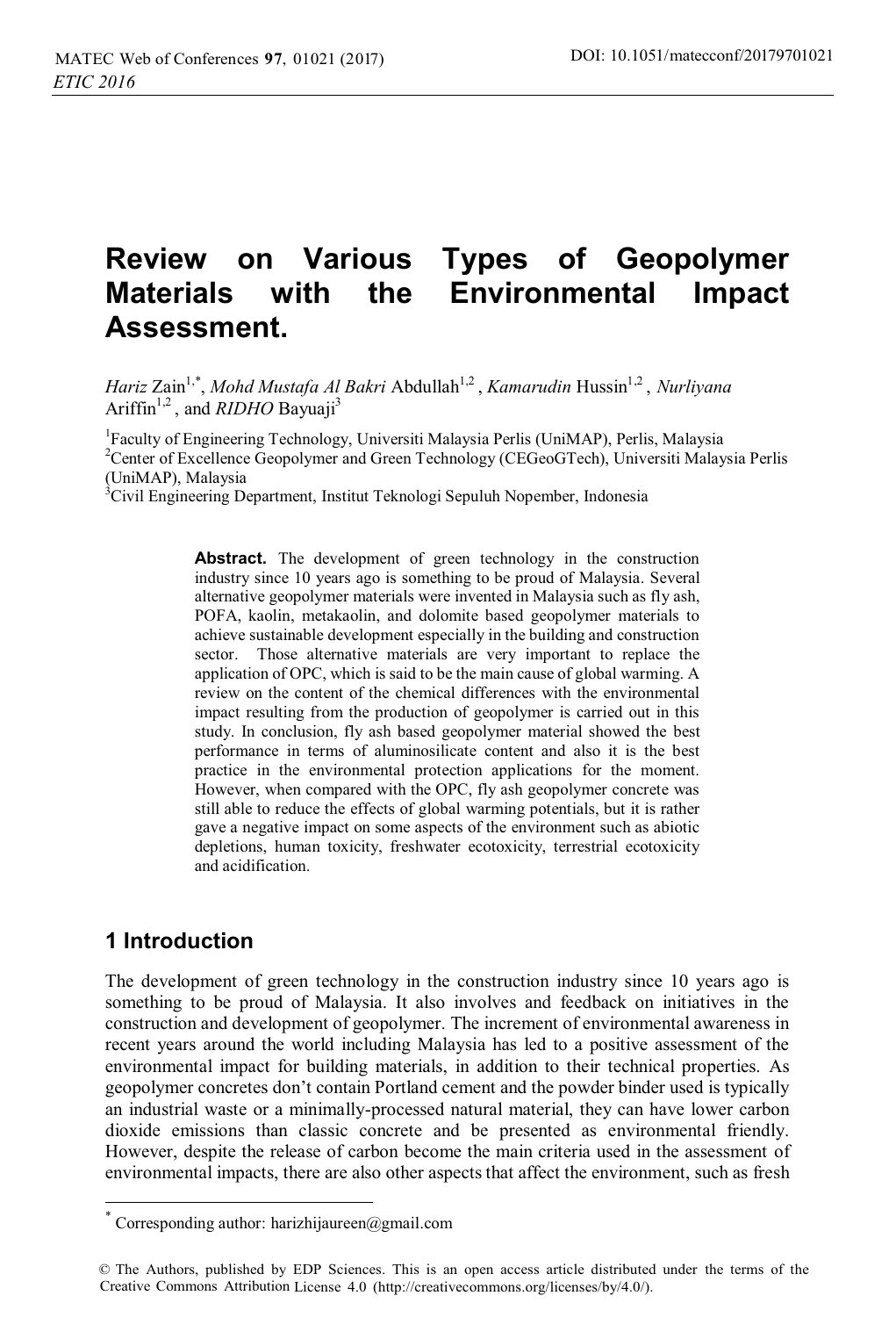water and marine ecotoxicity, human toxicity, ozone depletion, acidification, and eutrophication.

Geopolymer concrete had been introduced to reduce the environmental impacts. It is also showed good properties such as high compressive strength, low creep, good acid resistance and low shrinkage [1]. In addition, integrating green building materials into building projects can help to reduce the environmental impacts associated with the extraction, transport, processing, fabrication, installation, reuse, recycling, and disposal of these building industry source materials [2]. Attempts are being made to reduce  $CO<sub>2</sub>$  emissions and lower the energy consumption. One of the alternatives to produce more environmentally friendly concrete is to replace the amount of OPC in concrete with by-product materials such as fly ash in the form of blended cement [3]. However, the major drawbacks of blended cements are low early strength. Another way to have environmentally friendly concrete, which can lower  $CO<sub>2</sub>$ emission, is the development of inorganic alumino-silicate polymer, called geopolymer, synthesized from materials of geological origin or by-product materials such as fly ash that is rich in silicon and aluminum [4]. This paper reviews the comparisons of selected types of geopolymer based materials with their environmental impact assessment.

#### **2 The types of geopolymer materials**

*Fly Ash.* Fly ash is the residue from the combustion of coal which is widely available worldwide and lead to the anthropogenic pollution. Thus, fly ash-based geopolymer concrete is a good alternative to overcome the abundance of fly ash. Fly ash is rich in silicate and alumina, hence it reacts with alkaline solution to produce aluminosilicate gel that binds the aggregate to produce good concrete. In fly ash-based geopolymer concrete, the silica and the alumina present in the source materials are first induced by alkaline activators to form a gel known as aluminosilicate. The common materials used as alkaline solution in producing fly ash-based geopolymer are sodium silicate and potassium hydroxide [5].

Usually either of this material was mixed with sodium hydroxide to produce the alkaline solution and the molarity (M) of alkaline solution is 7 to 10 M [5]. Abdul Aleem and Arumairaj [27] used to mix fly ash with 10 M alkaline solution while Kawade et al. [28] varied the molarity of sodium silicate solution like 12 M, 14 M and 16 M.The alkaline solution was prepared a day before it is mixed with fly ash. Then, the materials are mixed together with fine aggregate and coarse aggregate to form concrete and curing process been done. To produce higher strength of geopolymer, the optimum sodium silicate to sodium hydroxide ratio was in the range of 0.67 to 1.00. Meanwhile, the concentration of NaOH is in between 10 and 20 M will give small effect on the strength [5-6].

Setting time for geopolymer depend on many factors such as composition of alkaline solution and ratio of alkaline liquid to fly ash by mass. However, the curing temperature is the most important factor for geopolymer. As the curing temperature increases, the setting time of concrete decreases [7]. During curing process, the geopolymer concrete experience polymerization process. Due to the temperature increment, polymerization become more rapid and the concrete can gain 70% of its strength within 3 to 4 hours of curing period [8].

*Palm oil fuel ash (POFA)*. The large production of palm oil in Malaysia has made it become the second largest oil palm producer in the world on 2010, where 18.6 million metric tonnes of crude palm oil has been made [9]. However, waste from the palm oil industry also abundantly produced which caused criticism and complaint. Waste such as palm fibers, nut shells, palm kernel and empty fruit bunches are the solid waste that can be obtained from palm oil mill. Furthermore, these wastes were incinerated in boilers and from this process two types of oil palm ashes were produced which is boiler ash and palm oil fuel ash (POFA).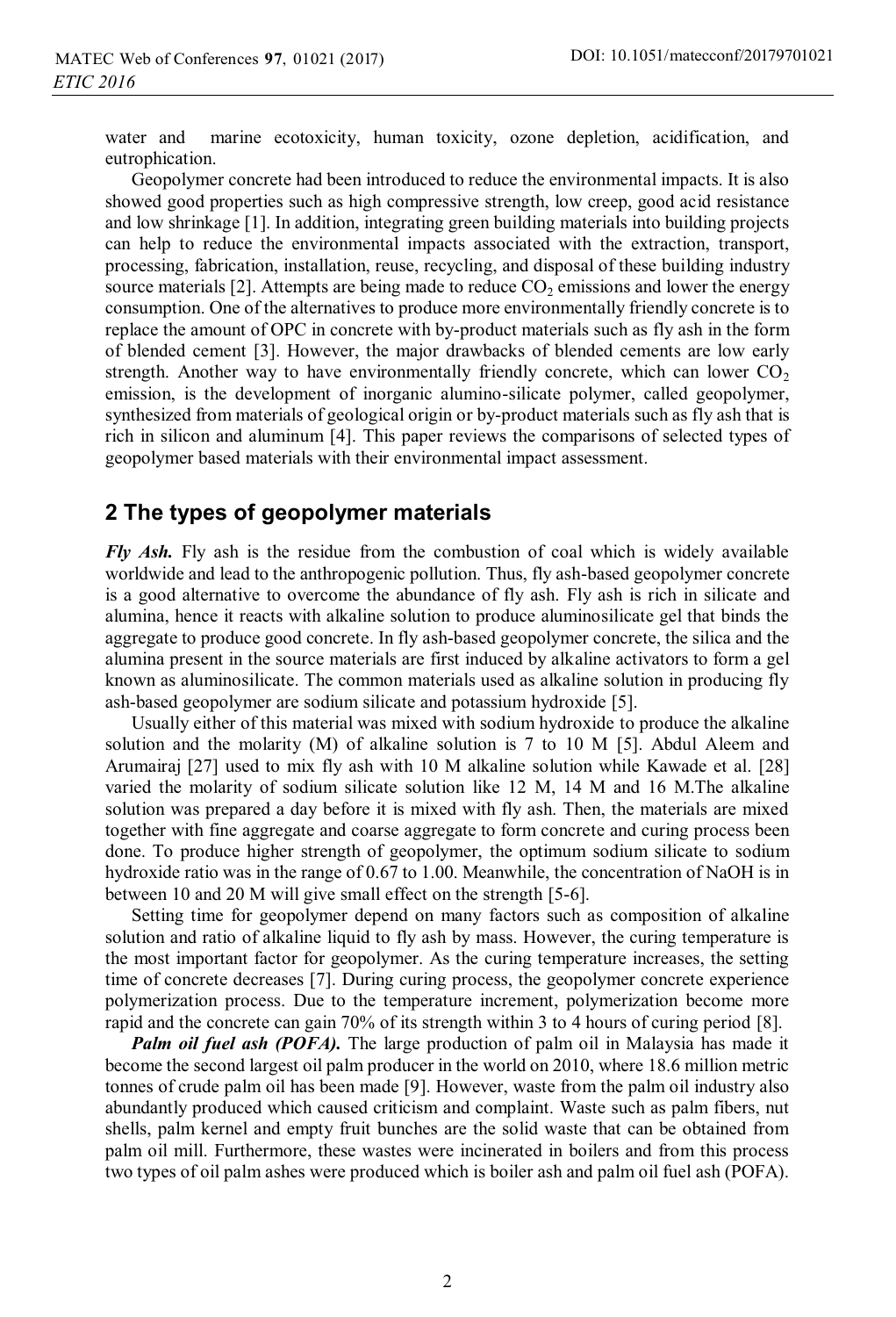Boiler ash can be obtained from the burning of oil palm fiber and palm kernel shells in the boiler where it consists of clinker and ash [10]. POFA is by-product from power plant that generate electricity which used palm fiber, shell and empty fruit bunches as fuel and burnt at  $800 - 1000$  ° C [11]. The production of boiler ash and POFA was estimated more than 4 million tonnes/year in Malaysia only [12]. In order to reduce environmental problems, palm oil ash has been utilized in many applications such as raw material for geopolymer composite, cement replacement in production of concrete, wastewater treatment and air purifier in cleaning atmospheric contaminants [9]. Compressive strength of cement paste containing pozzolan materials is contributed by hydration reaction, packing effect and pozzolanic reaction. Hydration reaction is the chemical between Portland cement and water as pozzolanic reaction silica compound and calcium hydroxide [11]. Moreover, packing effect is a proper arrangement of small particles which fill the voids and contribute to the increment of compressive strength [29,30]. Researchers Tangpagasit et al. [31] have to find the compressive strength due to packing effect and pozzolanic reaction use of insoluble material.

*Kaolin.* Kaolin is a fine clay, rich in kaolinite and used in ceramics. Frequently used aluminosilicate sources are of kaolinite, fly ash, callcined kaolin, and chemically synthesized kaolin. Geopolymers are synthesized by polycondensation below 100 °C at ambient pressure in an alkaline solution. In terms of past literatures, effects of calcined kaolin at high temperatures (800-900 °C) towards properties of post obtained geopolymer have not been elaborately discussed [13].

Kaolin, most versatile white mineral that possess outstanding properties such as chemically unreactive over a wide range of pH and good covering powder when used as a pigment or extender. Secondary kaolins that are fine had been used as gloss materials due to their smaller particle size. Whereas platy kaolin particles, provides excellent coating opacity and printability [14]. Kaolin is also soft, non-abrasive, poor heat and electric conductor. The compressive strength of geopolymer cement paste samples increases with increasing the calcination temperature of kaolin between 600 and 700 °C but decreases above 700 °C [16].

Kaolin composes of kaolinite as its core mineral component with handful of secondary minerals, including anatase, quartz, dickite, halloysite and nacrite. In strong alkaline environments, dissolution rate and behaviour of quartz and kaolin differs as quartz has lower reactivity that kaolin. Structural characteristic of dehydrated halloysite, dickite, and nacrite differ while having similar chemical composition as kaolinite. Kaolinite has a sheet structure while halloysite has a tubular structure. In terms of hydroxyl groups, kaolinite has two out of the three hydroxyl groups contribute to the bond while, bonding between layers of dickite involves the collaboration of all inner-surface hydroxyl groups. It has been studied that various hydroxyl groups result in varying dehydroxylation behaviour, which may impact the reactivity of kaolin. Thus, it can be concluded that these secondary minerals present in kaolin will affect the reaction process and final properties of geopolymer. Initial research on how secondary minerals content in kaolin affects the geopolymers should be investigated due to the various types and quantity of mineral composition in kaolin [15].

*Metakaolin* is a dehydroxylated form of the clay mineral kaolinite. An aluminosilicate material such as kaolinite can be dissolved in an alkali-silicate solution to form a rock hard brittle ceramic. Using the proper chemistry, one can attain a high strength material that can set as little as a few hours at room temperature [16]. During the last few decades, fly ash, slag, kaolinite, mine tailings, etc. are used as raw materials to synthesize geopolymers. Among them kaolinite is the most common raw material due to its relatively purer components. In its raw form, kaolin can react and form a fully hardened geopolymer [15-16].

However, metakaolin is often used due to increased reactivity over raw kaolinite. Metakaolin obtain from calcination or dehydroxylation of kaolin clay at 500-900 °C. This removes chemically bonded water and change a large portion of the octahedral coordinated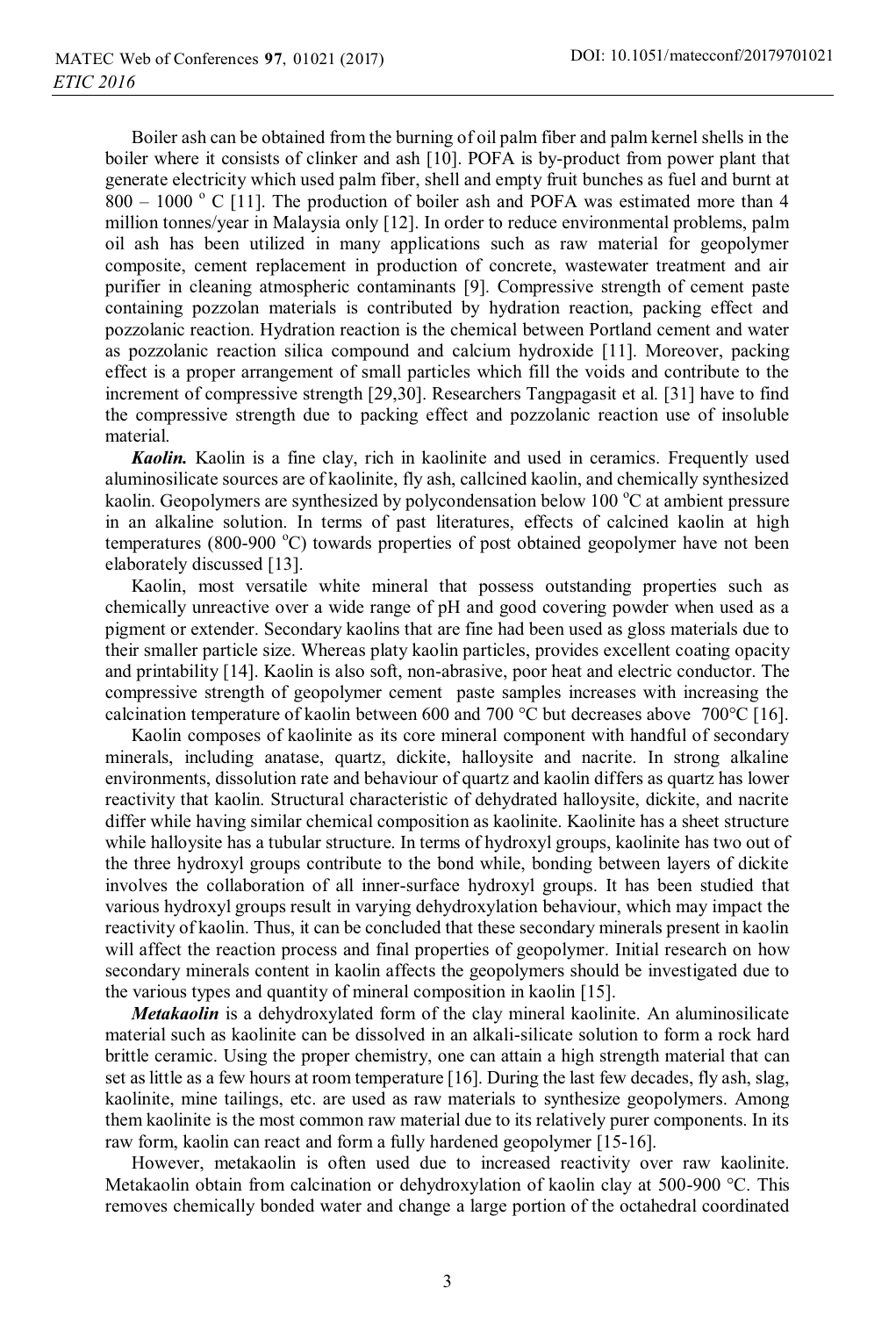aluminum which is found in kaolin to four and five-fold configuration [16]. Kong et al. [32] reported that S/L ratio of 0.8 gave nearly optimum strength and provided good workability. Higher S/L ratio than 0.8 had very low workability and deteriorated the properties of the paste produced. Liew et al. [33] activated metakaolin pastes with alkali activation solution at S/L ratios, by mass, ranging between 0.40 and 1.20. The alkali activation solution was  $Na<sub>2</sub>SiO<sub>3</sub>/NaOH$  with different ratios. The results of bulk density and compressive strength showed that the S/L of 0.8 gave the highest values at  $Na<sub>2</sub>SiO<sub>3</sub>/NaOH$  ratio of 0.20. Weng et al. [34] studied different specific surface areas of metakaolin activated with sodium silicate and NaOH They concluded that higher specific surface area of metakaolin powders were characterized by quicker setting time, higher compressive strength and more homogeneous microstructure.

*Dolomite.* Calcium carbonate and calcium-magnesium carbonate in the form of limestone, dolomite, marl, chalk, and Oyster shell are one of the most widely utilized non-metallic materials in the industrial world. The largest use of limestone or calcium carbonate is in the cement industry where it is used as a source of CaO and also in the concrete industry where it is used as the primary coarse aggregate. Following the cement industry, the second largest user would be the lime industry [17].

Dolomite is relatively soft and easily crushed to a fine powder, which is used as agricultural lime ('aglime') by farmers to reduce soil acidity and also to adjust magnesium deficiencies. Study by Patel and Shah [35] reveals that value of cohesion is observed to be decreasing while angle of internal frication angle is increasing with increases in number of joints. The Normal stress is found to be decreasing as numbers of joints are increasing. Strength of jointed rock is dependent on the direction of applied loading with respect to orientation of joints [35]. In jointed rock specimen the failure is observed in terms of hair cracks surrounding the jointed rock area where as in unjointed specimen the failure is observed in terms of broken pieces of specimen. The strength of the rock specimen jointed by microfine cement is higher than the unjointed specimen. The load carrying of vertical cut specimen is higher than the horizontal cut specimen and also with increase in number of horizontal cut the load carrying capacity of specimen decreases. Observed that shear angle was dependent on confining pressure and the spacing of joint in the specimen [35].

Dolomite is equally good as limestone in neutralizing soil acidity but magnesium is also an important element itself as a plant nutrient [18]. Dolomite is a common rock-forming mineral. It is a calcium magnesium carbonate with a chemical composition of  $\text{CaMg(CO<sub>3</sub>)}_2$ . It is the primary component of the sedimentary rock known as dolostone and the metamorphic rock known as dolomitic marble. Limestone that contains some dolomite is known as dolomitic limestone. The mineral dolomite crystallizes in the trigonal-rhombohedral system. It forms white, tan, gray, or pink crystals. Dolomite is a double carbonate, having an alternating structural arrangement of calcium and magnesium ions. It does not rapidly dissolve or effervesce (fizz) in dilute hydrochloric acid as calcite does. Crystal twinning is common [19].

### **3 Chemical composition (XRF)**

Based on Table 1, fly ash, metakaolin and kaolin consists highest  $SiO<sub>2</sub>$  and  $Al<sub>2</sub>O<sub>3</sub>$  which is very important in geopolymerization process. POFA contains high  $SiO<sub>2</sub>$  but it has low Al<sub>2</sub>O<sub>3</sub> content and almost of its weight which is 21.6% was lost in ignition. Dolomite shows highest CaO content which is 23.0% and highest in MgO which is 17.2% but it has quite low  $SiO<sub>2</sub>$ which is only 15.37%.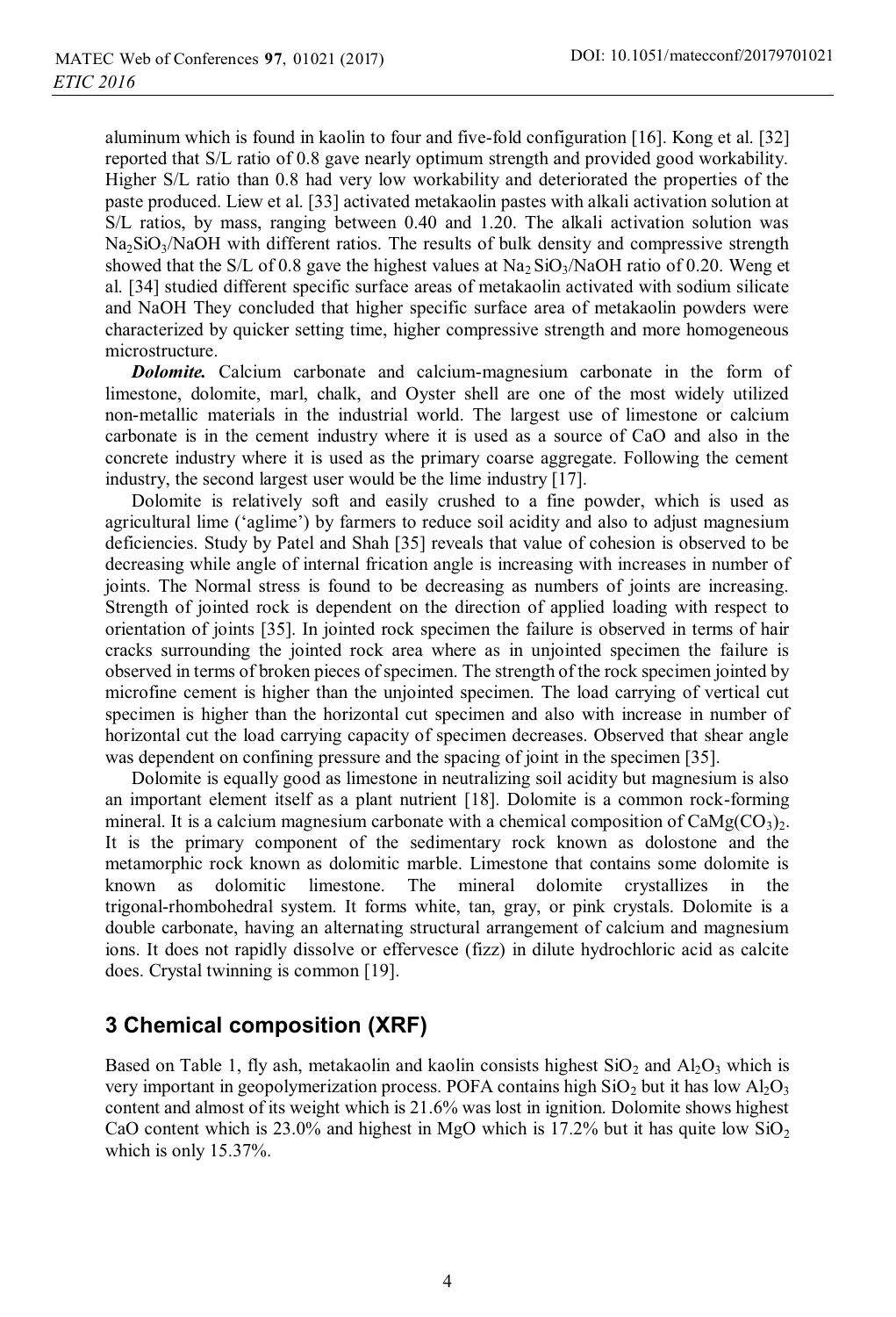| Chemical                       | Fly<br>ash | <b>POFA</b> | Kaolin             | Metakaolin | Dolomite |
|--------------------------------|------------|-------------|--------------------|------------|----------|
| composition                    | [20]       | [9]         | $\lceil 21 \rceil$ | $[22]$     | $[23]$   |
|                                |            |             |                    |            |          |
| SiO <sub>2</sub>               | 52.11      | 51.18       | 52.00              | 55.90      | 15.37    |
| $Al_2O_3$                      | 23.59      | 4.61        | 35.00              | 37.20      | 1.69     |
| Fe <sub>2</sub> O <sub>3</sub> | 7.39       | 3.42        | 1.00               | 1.70       | 0.51     |
| TiO <sub>2</sub>               | 0.88       |             | 0.90               | 2.40       | 0.015    |
| CaO                            | 2.61       | 6.93        | < 0.05             | 0.11       | 23.00    |
| MgO                            | 0.78       | 4.02        | 0.70               | 0.24       | 17.20    |
| $K_2O$                         | 0.80       | 5.52        | 2.00               | 0.18       | 0.195    |
| Na <sub>2</sub> O              | 0.42       | 0.06        | 0.05               | 0.27       | 0.013    |
| SO <sub>3</sub>                | 0.49       |             |                    | 0.02       |          |
| $P_2O_5$                       | 1.31       |             |                    | 0.17       | 0.019    |
| Loss in ignition               |            | 21.6        |                    | 0.80       |          |

**Table 1.** The review of chemical composition of various geopolymer materials using XRF.

The two main constituents of geopolymers are source materials and alkaline liquids. Source should be rich in silicon (Si) and aluminum (Al). These could be natural minerals such as kaolinite and clays. Alternatively, fly ash, silica fume, slag, rice-husk ash, red mud, and metakaolin, among others, could be used as source materials as byproduct materials [5].

As reported by Kroehong et al. [11], total content of  $SiO_2$ ,  $Al_2O_3$  and Fe<sub>2</sub>O<sub>3</sub> of 2 types of POFA geopolymers were 56.9% and 58.6%, respectively. For insoluble material, the main chemical composition is  $SiO<sub>2</sub>$ , which is approximately 93-94%.

 $A<sub>1</sub>O<sub>3</sub>$  composition is high in kaolin, metakaolin and fly ash but it is less in POFA and dolomite. Heah et al. [21] reported that  $A_2O_3$  composition was 35% in kaolin geopolymer while Jabiulla and Neeraja [22] reported that  $A_1O_3$  composition was 37.2% in metakaolin geopolymer.

### **4 Environmental impacts of geopolymer**

Based on Table 2, the best performance and less environmental impact geopolymer material goes to fly ash based because it has optimum  $SiO<sub>2</sub>$  and  $Al<sub>2</sub>O<sub>3</sub>$  composition and it promotes waste reduction by reusing waste products from coal mining industry. Moreover, fly ash based geopolymer doesn't deplete natural resources like metakaolin, kaolin and dolomite based geopolymer materials.

| Various types of geopolymer | Highest chemical                        | Sources of raw materials       |  |  |
|-----------------------------|-----------------------------------------|--------------------------------|--|--|
| based.                      | composition                             |                                |  |  |
| Fly ash $[20]$              | $SiO2$ & Al <sub>2</sub> O <sub>3</sub> | Waste product from coal mining |  |  |
| Metakaolin [9]              | $SiO_2 \& Al_2O_3$                      | Natural resources              |  |  |
| Kaoline [21]                | $SiO2 \& Al2O3$                         | Natural resources              |  |  |
| <b>POFA</b> [22]            | SiO <sub>2</sub>                        | Waste product from oil<br>palm |  |  |
|                             |                                         | industry                       |  |  |
| Dolomite [23]               | CaO, MgO $&$ SiO <sub>2</sub>           | Natural resources              |  |  |

**Table 2.** Various types of geopolymer based with their sources

The use of fly ash which would otherwise be ending up in landfills in geopolymer concrete further proves that it is an environmentally friendly material. The reduced greenhouse gas emission by using Australian geopolymer products is estimated to be  $44 - 64\%$  compared with that of OPC [24].

The reduction in  $CO<sub>2</sub>$  emissions for geopolymer system is due to the use of minimum processed natural minerals and industrial wastes to form the binding agents. The process of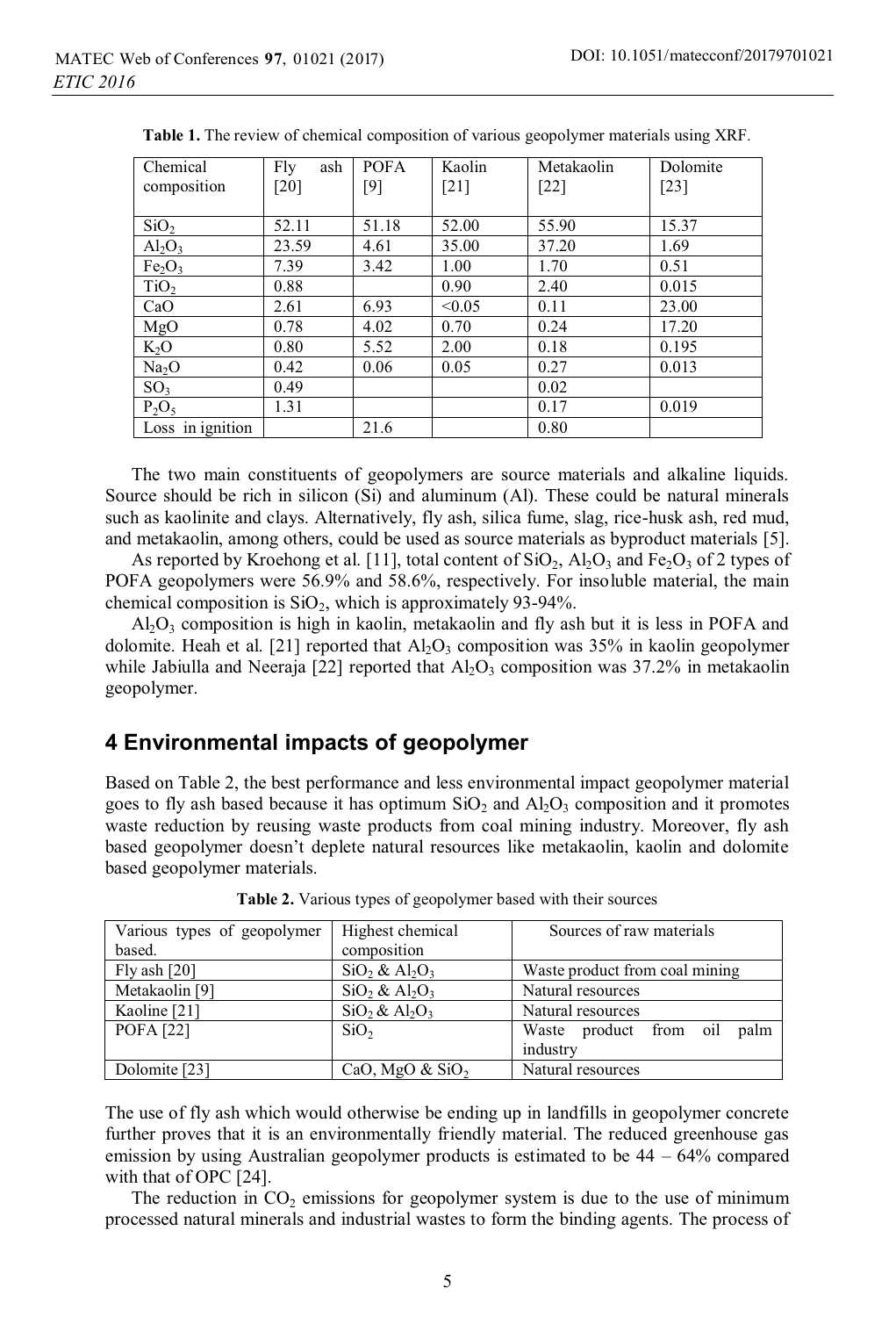using this waste material as a component to produce the binder helps to mitigate the environmental problems and provides new environmentally friendly green concrete [25].

Table 3 shows the result of the environmental impact of various geopolymer materials and as reported by Habert et al. [26], the main environmental impacts that might be affected by the three types of geopolymer materials are global warming potentials and human toxicity. The environmental impacts are evaluated according to the baseline method of CML01 by Habert et al. and they evaluated 10 environmental impacts such as abiotic depletion, global warming, ozone layer depletion, fresh and marine water ecotoxicity, terrestrial ecotoxicity, human toxicity, eutrophication, acidification and photochemical oxidation.

| <b>Environmental Impacts</b>                                      | <b>Fly Ash</b>        | Metakaolin            | <b>Blast Furnace Slag</b><br><b>Granulated</b> |
|-------------------------------------------------------------------|-----------------------|-----------------------|------------------------------------------------|
| Abiotic depletions<br>(kg Sb eq.)                                 | $1.95 \times 10^{-2}$ | $3.43 \times 10^{-2}$ | $1.21 \times 10^{-2}$                          |
| Global warming potentials<br>$(\text{kg CO}_2 \text{ eq.})$       | 2.51                  | 4.32                  | 1.25                                           |
| Ozine layer depletions<br>$(kg CFC-11 eq.)$                       | $2.43 \times 10^{-8}$ | $2.59 \times 10^{-7}$ | $2.45 \times 10^{-8}$                          |
| Human toxicity<br>$(kg 1,4-DB eq.)$                               | $5.01 \times 10^{-1}$ | 1.74                  | $3.99 \times 10^{-1}$                          |
| Freshwater ecotoxicity<br>(kg 1,4-DB eq.)                         | $3.17 \times 10^{-2}$ | $5.69 \times 10^{-2}$ | $2.10 \times 10^{-1}$                          |
| Marine ecotoxicity<br>$(kg 1,4-DB eq.)$                           | $2.97 \times 10^{-3}$ | $1.80 \times 10^{-4}$ | $5.20 \times 10^{-2}$                          |
| Terresterial ecotoxicity<br>$(kg 1,4-DB eq.)$                     | $4.48 \times 10^{-4}$ | $1.38 \times 10^{-2}$ | $3.35 \times 10^{-3}$                          |
| Photochemical oxydation<br>(kg C <sub>2</sub> H <sub>4</sub> eq.) | $6.62 \times 10^{-4}$ | $2.26 \times 10^{-3}$ | $8.39 \times 10^{-4}$                          |
| Acidification<br>$(\text{kg SO}_2 \text{ eq.})$                   | $1.92 \times 10^{-2}$ | $2.42 \times 10^{-2}$ | 4.85 x 10 $^{-3}$                              |
| Eutrophication<br>$(kg PO43- eq.)$                                | $1.06 \times 10^{-3}$ | $1.87 \times 10^{-3}$ | $6.77 \times 10^{-4}$                          |

**Table 3.** Environmental impact of various geopolymer materials. Adopted from Habert et al. [26].

The environmental impact of these materials are calculated and compared with a 100% OPC concrete displaying an equivalent mechanical strength. For each type of geopolymer concrete, a mean impact and a standard deviation are evaluated. The impact of standard OPC concrete is considered as a reference and set at a 100% value and relative values are calculated for each mix-design [26].

This study used the Life Cycle Assessment methodology to carry out a detailed environmental evaluation of the production of geopolymer concrete. The results show that the production of most standard types of geopolymer concrete has a slightly lower impact on global warming than standard OPC concrete. However they also reveal that the production of geopolymer concrete has a higher environmental impact regarding other impact categories than global warming. This is due to the heavy effects of the production of the sodium silicate solution [26].

Geopolymer concrete made from fly ashes or granulated blast furnace slags based require less of the sodium silicate solution in order to be activated. They therefore have a lower environmental impact than geopolymer concrete made from pure metakaolin. However, when the production of fly ashes and granulated blast furnace slags is taken into account during the life cycle assessment (using either an economic or a mass allocation procedure), it appears that geopolymer concrete has a similar impact on global warming than standard concrete [26].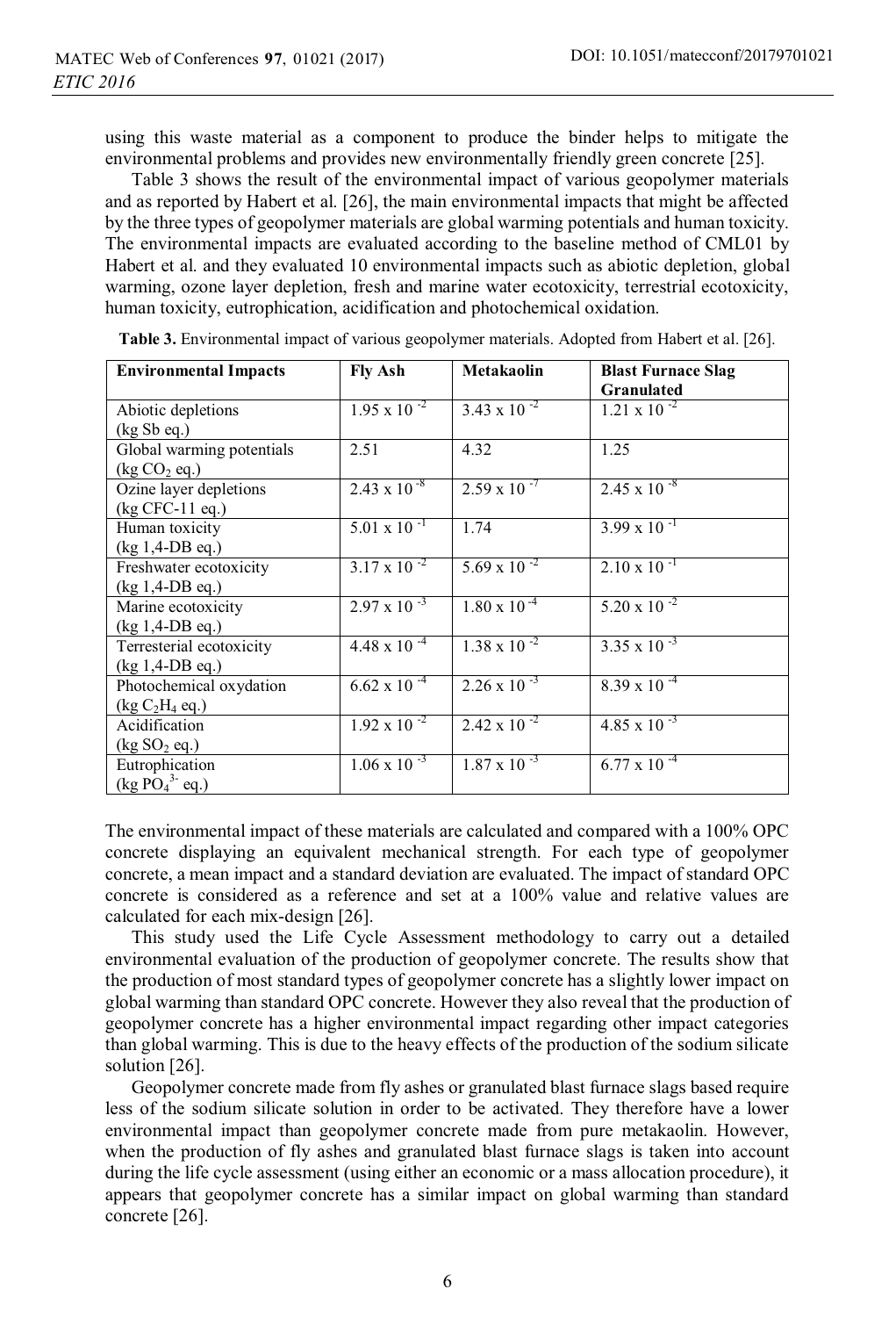A concrete made with OPC and displaying an equivalent mechanical strength shall contain 354 kg  $m^3$  of cement [26]. The environmental impact of these mix-designs is presented in Table 4. It is obvious that the use of a sodium silicate solution is responsible for the major part of the environmental impact in the case of geopolymer concrete.

| Table 4. Environmental impacts for a standard fly ash based geopolymer concrete. Adopted from |                     |  |
|-----------------------------------------------------------------------------------------------|---------------------|--|
|                                                                                               | Habert et al. [26]. |  |

| Environmental<br><b>Impacts</b>                                | <b>OPC</b><br>concrete | <b>OPC</b>            | Fly ash               | Geopolymer<br>concrete | <b>Na Silicate</b>    | <b>NaOH</b><br>Powder |
|----------------------------------------------------------------|------------------------|-----------------------|-----------------------|------------------------|-----------------------|-----------------------|
| Abiotic<br>depletions                                          | 0.61                   | $5.64 \times 10^{-1}$ | $8.25 \times 10^{-2}$ | 1.19                   | $7.44 \times 10^{-1}$ | $2.72 \times 10^{-2}$ |
| (kg Sb eq.)                                                    |                        |                       |                       |                        |                       |                       |
| Global warming<br>potentials<br>$(\text{kg CO}_2 \text{ eq.})$ | 305.9                  | 299.1                 | 2.14                  | 168.5                  | 117.8                 | $3.71 \times 10^{-1}$ |
| Ozone layer<br>depletions<br>(kg CFC-11 eq.)                   | $8.74 \times 10^{-6}$  | $8.07 \times 10^{-6}$ | $1.37 \times 10^{-6}$ | $1.39 \times 10^{-5}$  | $9.08 \times 10^{-6}$ | $2.28 \times 10^{-6}$ |
| Human toxicity<br>(kg 1,4-DB eq.)                              | 18.90                  | 14.26                 | $6.44 \times 10 - 1$  | 105.4                  | 82.75                 | 15.84                 |
| Freshwater<br>ecotoxicity<br>(kg 1,4-DB eq.)                   | 2.52                   | 1.46                  | $7.18 \times 10 - 2$  | 27.01                  | 21.84                 | 3.98                  |
| Marine<br>ecotoxicity<br>$(kg 1,4-DB eq.)$                     | $9.68 \times 10^{-3}$  | $6.89 \times 10^{-3}$ | $7.86 \times 10^{-2}$ | $4.59 \times 10^{-4}$  | $3.42 \times 10^{-4}$ | $7.87 \times 10^{-3}$ |
| Terresterial<br>ecotoxicity<br>$(kg 1, 4-DB eq.)$              | 0.45                   | $4.16 \times 10^{-1}$ | $6.84 \times 10^{-3}$ | 1.77                   | $9.23 \times 10^{-1}$ | $7.72 \times 10^{-1}$ |
| Photochemical<br>oxydation<br>$(kg C_2H_4 eq.)$                | $1.67 \times 10^{-2}$  | $1.51 \times 10^{-2}$ | $7.88 \times 10^{-4}$ | $3.65 \times 10^{-2}$  | $2.51 \times 10^{-2}$ | $7.67 \times 10^{-3}$ |
| Acidification<br>(kg SO <sub>2</sub> eq.)                      | 0.45                   | $4.09 \times 10^{-1}$ | $1.35 \times 10^{-2}$ | 0.82                   | $5.37 \times 10^{-1}$ | $1.78 \times 10^{-1}$ |
| Eutrophication<br>$(kg\overline{PO_4}^3$ -eq.)                 | $6.83 \times 10^{-2}$  | $6.13 \times 10^{-2}$ | $2.01 \times 10^{-3}$ | $7.96 \times 10^{-2}$  | $5.10 \times 10^{-2}$ | $1.34 \times 10^{-2}$ |

According to Habert et al. [26], when this type of geopolymer concrete is compared with hydraulic cement based standard concrete, it is obvious that this new type of binder allows for a strong reduction of the global warming potential. From 306 kg of equivalent  $CO_2$  per m<sup>3</sup> for OPC based concrete, the geopolymer concrete releases only 169 kg of equivalent  $CO<sub>2</sub>$  per m<sup>3</sup>, which represents a saving of 45%. However, it is interesting to note, that this value is not so different from  $CO<sub>2</sub>$  emission reduction reached with an improvement in cement technology efficiency, where a 50% of reduction can be achieved by using existing technologies.

Based on the study, the most vulnerable environmental impacts affected by the materials of fly ash geopolymer and OPC are global warming potentials, human toxicity and terrestrial ecotoxicity. Fly ash geopolymer concrete and OPC concrete are recorded to be causing the abiotic depletions which are limestones and other lithospheric resources while the least impact goes to fly ash since fly ash consumption into geopolymer processing will reduce the environmental pollution.

As reported by Habert et al. [26], the most impactful material for global warming potential is OPC concrete with 305.9 kg  $CO<sub>2</sub>$  eq and OPC with 299.1 kg  $CO<sub>2</sub>$  eq GWP levels.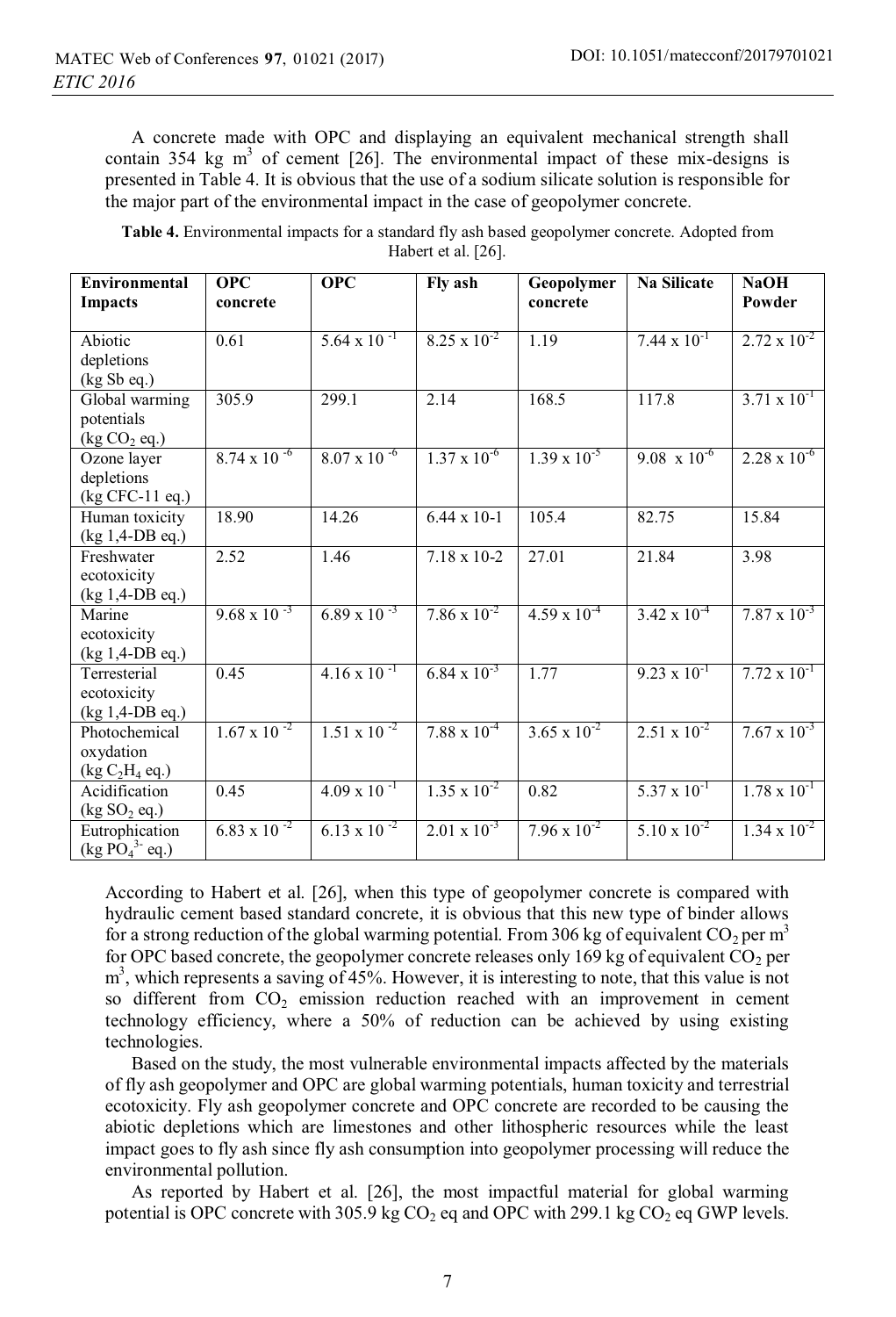Geopolymer concrete at least cut the global warming impact into half which is 168.5 kg  $CO<sub>2</sub>$ eq. The least impact of this study goes to fly ash and NaOH powder.

If the comparison have been made between OPC concrete and fly ash based geopolymer concrete, OPC concrete shows more global warming potential than fly ash based geopolymer concrete since it cut almost half of the OPC concrete  $CO<sub>2</sub>$  emission from its life cycle. But, fly ash based geopolymer concrete gives some other environmental impacts rather than OPC concrete but the impacts are not so serious and the impacts are listed as abiotic depletions 1.19 kg Sb eq., human toxicity 105.4 kg 1,4-DB eq., freshwater ecotoxicity 27.01 kg 1,4-DB eq., terresterial ecotoxicity 1.77 kg 1,4-DB eq. and acidification  $0.82 \text{ kgSO}_2$  eq.

# **5 Conclusion**

From the comparison review between fly ash, metakaolin, kaolin, POFA and dolomite based geopolymer materials, fly ash based geopolymer material shows the highest performance in terms of  $SiO<sub>2</sub>$  and  $Al<sub>2</sub>O<sub>3</sub>$  composition and it is the best option for environmental protection and sustainability because it apply waste reduction by reusing coal mining waste products to produce geoplymer. From the comparison review between fly ash concrete and OPC concrete, fly ash concrete based still shows positive results to the environment because it produced almost half  $CO<sub>2</sub>$  emission lower than OPC concrete during its production, but fly ash concrete based gave some low negative impacts to the environment such as abiotic depletions, human toxicity, freshwater ecotoxicity, terresterial ecotoxicity and acidification. The impact still can be controlled and further study is needed to overcome those little impacts to make sure that geopolymer is ready to empower green technology development for the sustainable future.

This work was supported by the Center of Excellence of Geopolymer and Green Technology (CEGeogtech) and Universiti Malaysia Perlis (UniMAP) under the supervision of Assoc. Prof. Dr. Mohd Mustafa Al Bakri Abdullah.

### **References**

- 1 G.P. Lodeiro, Cem. Concr. Res., 175-183 (2007)
- 2 N.M. Mohamed. J. Am. Sci., **6**, 1381(2010)
- 3 N.B. Singh, B. Middendorf, Cem. Int., **6**, 76 (2008)
- 4 S. Ahmari, X. Ren, V. Toufigh, L. Zhang, Constr. Build. Mater., **35**, 718 (2012)
- 5 M.M.A. Abdullah, H. Kamarudin, H. Mohammed, I. Khairul Nizar, A.R. Rafiza, Y. Zarina, J. Eng. Technol. Res., **3**, 1 (2011)
- 6 P. Chindaprasirt, T. Chareerat and V. Siricicatnanon, Cem. Concr. Compos., **29**, 224 (2007)
- 7 N.V. Chanh, A.B. Trung, D.V. Tuan. Recent Research Geopolymer Concrete. The 3rd ACF International Conference - ACF/VCA, 1-5 (2008)
- 8 D.L.Y. Kong, J. G. Sanjayan, Cem. Concr. Compos., **30**, 986 (2008)
- 9 Y. Zarina, M.M.A. Abdullah, H. Kamarudin, I. Khairul Nizar, A.R. Rafiza, Rev. Adv. Mater. Sci., **34**, 37 (2013)
- 10 V. Subramaniam, M.A. Ngan, C. Yuen May, N.S. Nik Meriam, American Journal of Environmental Sciences, **4**, 310 (2008)
- 11 W. Kroehong, T. Sinsiri, Jaturapitakkul. Procedia Eng., **14**, 361 (2011)
- 12 A.R. Mohamed, K.T. Lee, N.M. Noor, N.F. Zainudin, Procedia Eng., **125**, 804 (2015)
- 13 M.R. Wang, D.C. Jia, P. He, Y. Zhou, Mater. Lett., **64**, 2551 (2010)
- 14 K. Rissa, T. Lepisto, K. Yrjola, Prog. Org. Coat., **55**, 137 (2006)